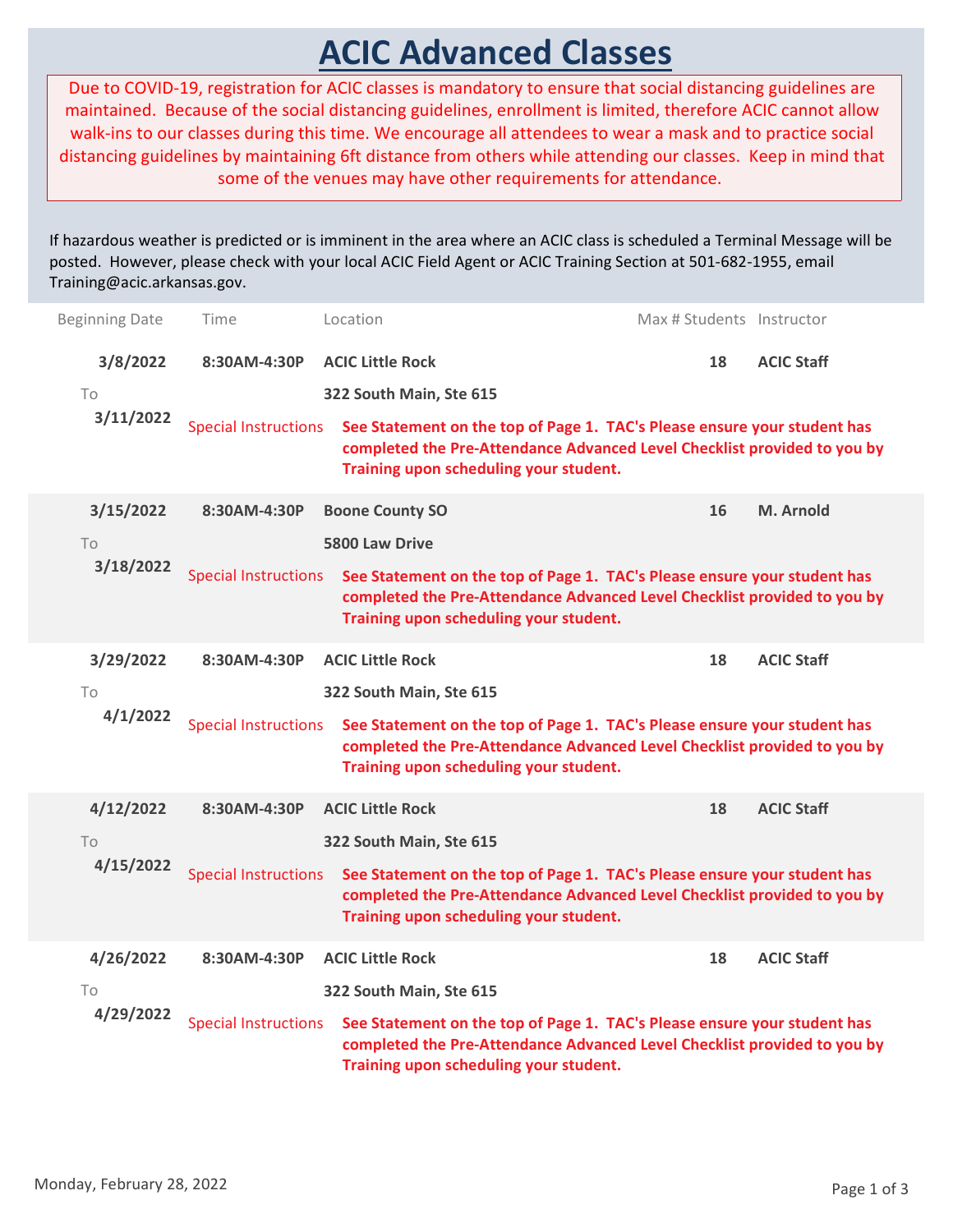| <b>Beginning Date</b> | Time                        | Location                                                                                                                                                                                                                                       | Max # Students Instructor |                   |  |
|-----------------------|-----------------------------|------------------------------------------------------------------------------------------------------------------------------------------------------------------------------------------------------------------------------------------------|---------------------------|-------------------|--|
| 5/10/2022<br>To       | 8:30AM-4:30P                | <b>ACIC Little Rock</b><br>322 South Main, Ste 615                                                                                                                                                                                             | 18                        | <b>ACIC Staff</b> |  |
| 5/13/2022             | <b>Special Instructions</b> | See Statement on the top of Page 1. TAC's Please ensure your student has<br>completed the Pre-Attendance Advanced Level Checklist provided to you by<br>Training upon scheduling your student.                                                 |                           |                   |  |
| 6/14/2022<br>To       | 8:30AM-4:30P                | <b>ACIC Little Rock</b><br>322 South Main, Ste 615                                                                                                                                                                                             | 18                        | <b>ACIC Staff</b> |  |
| 6/17/2022             | <b>Special Instructions</b> | See Statement on the top of Page 1. TAC's Please ensure your student has<br>completed the Pre-Attendance Advanced Level Checklist provided to you by<br>Training upon scheduling your student.                                                 |                           |                   |  |
| 7/12/2022<br>To       | 8:30AM-4:30P                | <b>ACIC Little Rock</b><br>322 South Main, Ste 615                                                                                                                                                                                             | 18                        | <b>ACIC Staff</b> |  |
| 7/15/2022             | <b>Special Instructions</b> | See Statement on the top of Page 1. TAC's Please ensure your student has<br>completed the Pre-Attendance Advanced Level Checklist provided to you by<br>Training upon scheduling your student.                                                 |                           |                   |  |
| 8/9/2022<br>To        | 8:30AM-4:30P                | <b>ACIC Little Rock</b><br>322 South Main, Ste 615                                                                                                                                                                                             | 18                        | <b>ACIC Staff</b> |  |
| 8/12/2022             | <b>Special Instructions</b> | See Statement on the top of Page 1. TAC's Please ensure your student has<br>completed the Pre-Attendance Advanced Level Checklist provided to you by<br>Training upon scheduling your student.                                                 |                           |                   |  |
| 8/23/2022<br>To       | 8:30AM-4:30P                | <b>ACIC Little Rock</b><br>322 South Main, Ste 615                                                                                                                                                                                             | 18                        | <b>ACIC Staff</b> |  |
| 8/26/2022             | <b>Special Instructions</b> | See Statement on the top of Page 1. TAC's Please ensure your student has<br>completed the Pre-Attendance Advanced Level Checklist provided to you by<br>Training upon scheduling your student.                                                 |                           |                   |  |
| 9/13/2022             | 8:30AM-4:30P                | <b>ACIC Little Rock</b>                                                                                                                                                                                                                        | 18                        | <b>ACIC Staff</b> |  |
| To<br>9/16/2022       | <b>Special Instructions</b> | 322 South Main, Ste 615<br>See Statement on the top of Page 1. TAC's Please ensure your student has<br>completed the Pre-Attendance Advanced Level Checklist provided to you by<br>Training upon scheduling your student.                      |                           |                   |  |
| 9/27/2022             | 8:30AM-4:30P                | <b>ACIC Little Rock</b>                                                                                                                                                                                                                        | 18                        | <b>ACIC Staff</b> |  |
| To<br>9/30/2022       |                             | 322 South Main, Ste 615<br>Special Instructions See Statement on the top of Page 1. TAC's Please ensure your student has<br>completed the Pre-Attendance Advanced Level Checklist provided to you by<br>Training upon scheduling your student. |                           |                   |  |